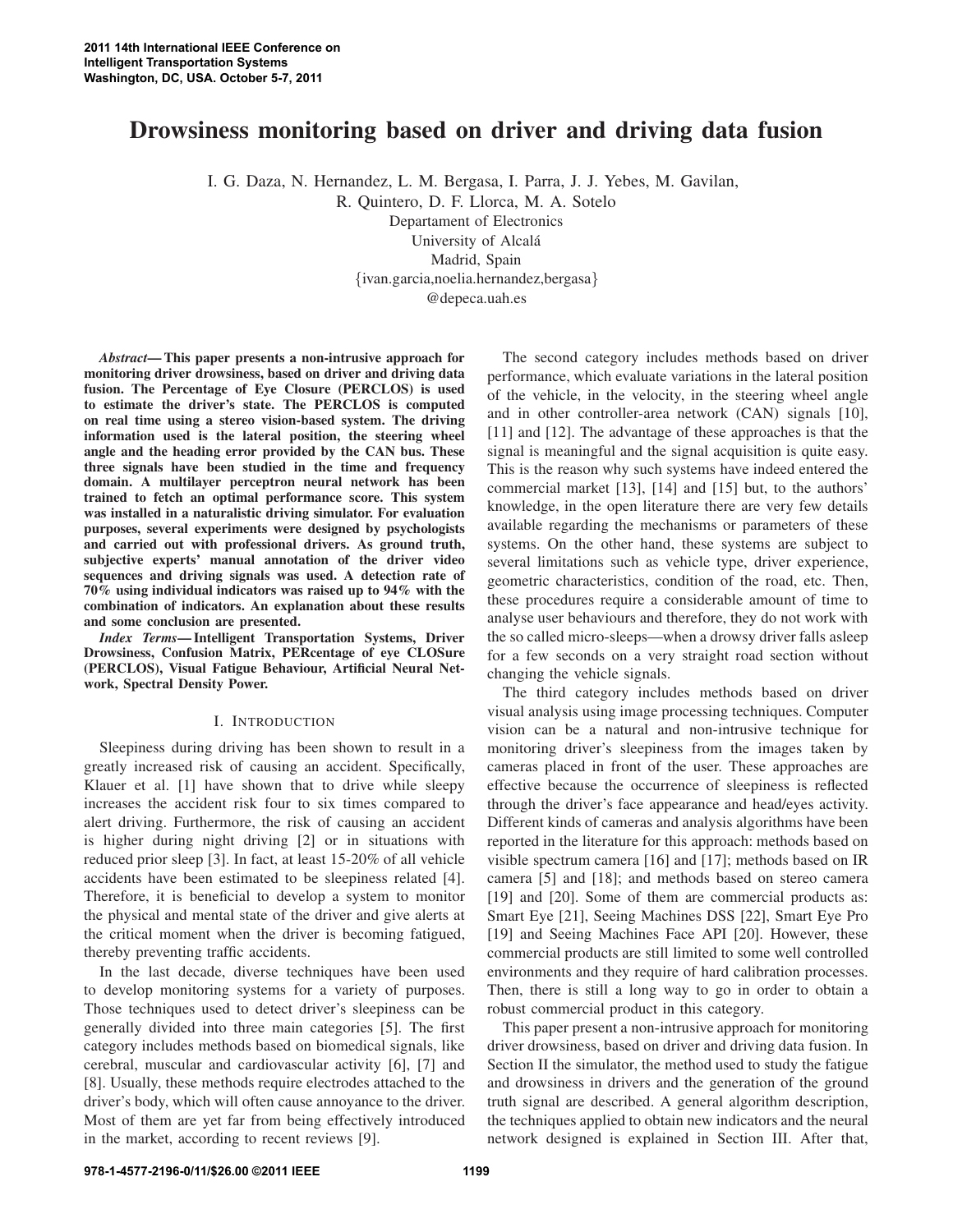experimental results are shown in Section IV. Finally the conclusion and future work are presented in Section V.

## II. EXPERIMENTS AND DATA COLLECTION

The purpose of this section is to show the characteristics of a naturalistic simulator and to explain the methodology carried out by psychologists in the analysis task to evaluate drowsiness in professional drivers.

## *A. Realistic driving simulator*

Simulation methodologies applied to training and research in the field of road transport have been proven to be both cost-effective and efficient. Simulation aims to give the driver an opportunity to immerse himself in his habitual workplace. The study employed a naturalistic simulator placed at the CEIT [23], as we can see in Fig. 1.



Fig. 1. Naturalistic simulator

The truck simulator consists of a real truck cab, an instructor station and a system of screens that cover 180 degrees of vision. A set of 3 screens with re-configurable positions cover a large area showing all angles of vision of drivers. The simulator has 3 scenarios (urban, interurban and mountain) with more than 250km of roads, it allows driving in adverse conditions such as rain or snow, and at different times of day or night. The truck cab is an Iveco Stralis cab mounted on a Stewart platform 6GDL MOOG Company. The simulator records driving and driver variables. Concerning the driving variables the steering wheel angle, truck lateral position over the lane, heading error, speed, brake, acceleration and more variables are recorded to 120 samples per second. Within the driver variables the PERCLOS signal, blink frequency and others variables are recorded to 30 samples per second. Thus, this simulator gives the researcher great flexibility to implement recording systems specifically designed to test the reactions and behaviour of professional drivers while they are driving [24].

# *B. Experimental protocol*

The main target of this experimental protocol is to recreate a suitable environment which would enable researchers to detect drowsiness during driving. A large amount of information about drowsiness clues have been gathered and analysed.

The data were collected for a total of 10 professional drivers. The protocol was designed such that each user would carry out driving sessions during two different conditions: Either after having slept on a regular schedule (from 23:00 to 07:00, with allowance for one hour deviations from the schedule) for two nights prior to the day of the experiment, or after having slept only four hours during the night preceding the experiment, thus being partially sleep deprived. Each user carried out driving sessions under each of the two conditions spread over a 24-hour period. Each driving session lasted 60 minutes. The tests subjects that participated in the study were recruited from the Spanish national register of professional drivers, by random selection (only private vehicle owners were included). They had to be frequent drivers, driving at least 5000 km a year, and not suffering from habitual sleep disturbances.

# *C. Drowsiness ground truth*

The ground truth was labelled using the Karolinska Sleepiness Scale (KSS) and the video sequences. The test users were instructed to estimate their level of sleepiness according to the KSS, which has been proved to have a high correlation with a deterioration in driving performance which is closely related to the electroencephalography signal (EEG) [25]. The KSS level were subjectively generated by the driver every 5 minutes grouping the nine KSS levels into two: awake and drowsy. Finally this information was mixed with the three experts' offline analysis of the videos and the driving signals to generate the subjective ground truth signal in two levels: **awake** and **drowsiness**.

#### III. DATA FUSION ALGORITHM TO DETECT DROWSINESS

The general architecture of the implemented algorithm is shown in Fig. 2. The initial point is the collection of driver and driving related signals. The driver signal is the PERC-LOS, that will be explained in Section III-A. The analysed driving signals are the lateral position, the steering wheel angle and the heading error. The driving signals are studied in the time III-A.1 and frequency III-A.2 domains to obtain new drowsiness indicators. In the time domain, the mean and standard deviation are used obtaining six indicators. In the frequency domain, the spectral density power is evaluated to find awake and drowsiness patterns. Finally, these indicators are combined in a multilayer perceptron neural network to estimate the drowsiness driver level.

## *A. Input signals*

The **driver signal** employed is the Percentage of Eye Closure (PERCLOS), the most confident drowsiness indicator using computer vision algorithms [26] [5]. In order to obtain PERCLOS a NIR stereo rig is placed in front of the driver. The system works in real-time and does not need a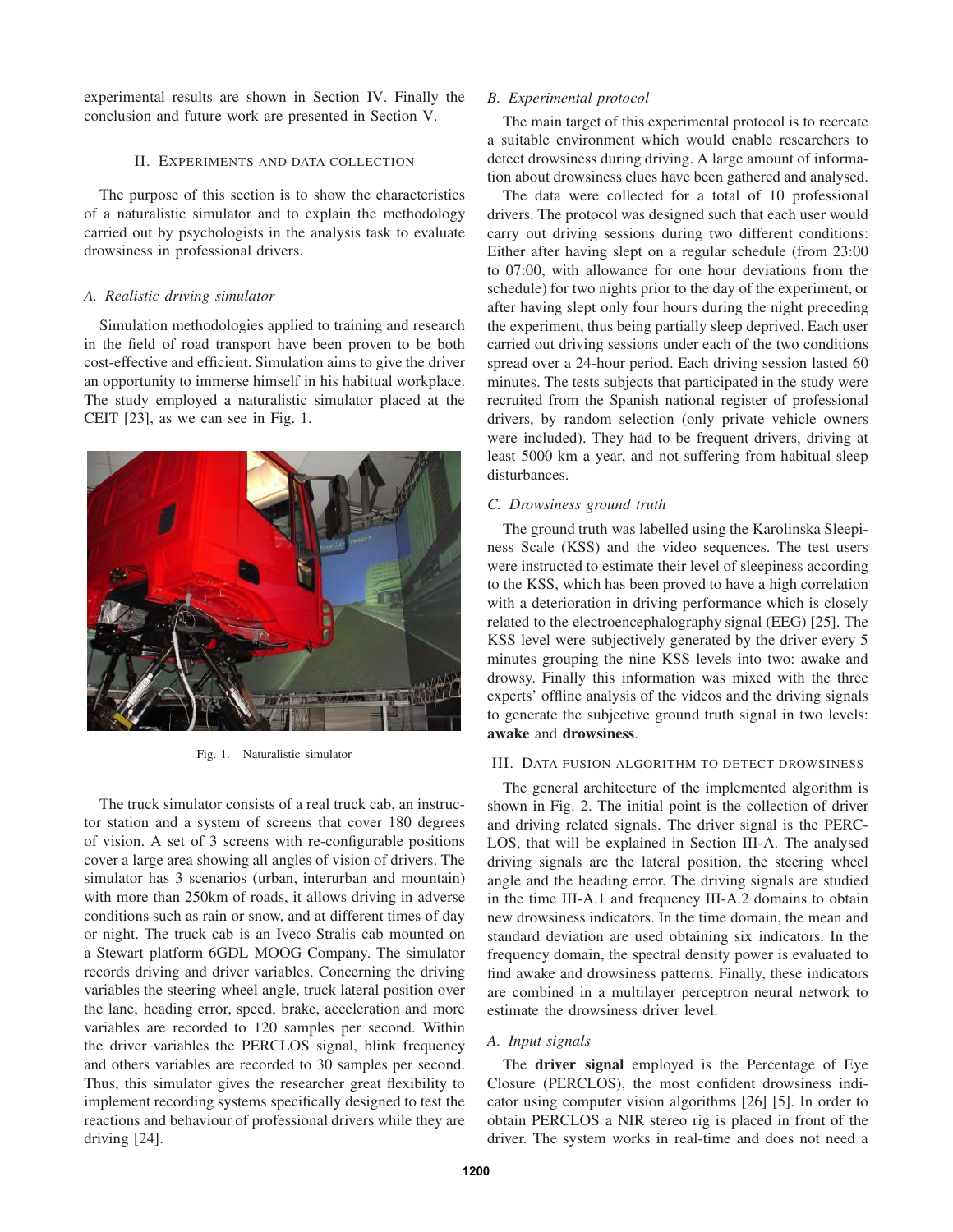

Fig. 2. General architecture

calibration process. The system consists in three main stages. The first one is the pre-processing stage, which includes face and eye detection based on appearance strategy using the Viola and Jones algorithm [27], and the equalization of the eyes using a Hat transformation. An eye tracking strategy in a sequence of frames is then carried out. The second one executes the pupil position extraction and its characterization using integral projection techniques and a Gaussian model. The final stage executes the PERCLOS estimation [26]. The PERCLOS is defined as the percentage for a given period of time (here set to 20 seconds) for which eyes are at least 80% covered by eyelids. This measure has been found to correlate well with reduced psycho-motor vigilance task and deteriorating driving performances due to sleepiness.

The **driving signals** are the lateral position, the steering wheel and the heading error angle of the truck simulator. These were obtained from the CAN bus. The *lateral position* represents the distance from the centre of the vehicle to the driving right lane boundary. The *steering wheel angle* represents the wheel movements and the *heading angle* is the angle between the direction of the vehicle with the tangent to the path.

The PERCLOS and lateral position parameters without preprocessing are represented as a function of distance in Fig. 3 for two different experiments: one in which the driver was awake and one in which showed drowsiness. A time representation is the regular form to show the results in this studies. However, in this paper we choose as a common line reference for these two variables the distance in km, which means to take the same stretch trajectory for the same driver and under different drowsiness condition. On top plot in Fig. 3, the PERCLOS signal clearly shows higher values for the drowsiness experiment. Besides, the lower plot represents the lateral position signal, where it can be observed that the amplitude and dispersion of its values are greater for the drowsiness case. Hence, it is very convenient to analyze these measurements to detect driver sleepiness.

*1) Time domain pre-process:* Many indicators of driver sleepiness have been proposed in the literature [28]; regres-



Fig. 3. Input variables

sion descriptors, class distribution measures, peak amplitudes and distances, but perhaps the most common indicator is the standard deviation of the lateral position which simply measures the average lateral deviation.

In this paper, we compute the standard deviation and mean over the values of the following signals: lateral position, steering wheel angle and heading error. These new statistical indicators have been evaluated with different temporal windowing sizes in order to obtain the best value for this application.

The mean indicators do not show evidence about drowsiness with different windowing size, but it will be used to evaluate the neural network performance. However the standard deviation applied to the lateral position and steering wheel angle show differences between awake and drowsiness when the windowing size is 1000 meters, as we depict in Fig. 4. On top, the standard deviation of lateral position shows that its values in the drowsiness exercise are higher than in the awake one. However on the bottom subfigure the standard deviation of steering wheel angle does not show large differences between the drowsiness and the awake exercise. In the drowsiness exercise the values of standard deviation are a bit larger than in the awake one. These differences are explained because the driving signals have more amplitude and the car corrections are less accurate when the driver is drowsy.

*2) Frequency domain pre-process:* This study is performed to find more indicators to determine if the driver is in an awake or drowsiness state because in the time domain the mean and standard deviation indicators of steering wheel angle and heading error do not show evidence of drowsiness, as explained before.

The idea is that an awake driver performs continuous corrections on the steering wheel when the vehicle is under control. On the contrary, a drowsy driver does not perform continuous corrections, and chaotic movements are detected on the steering wheel movements. The expected fatigue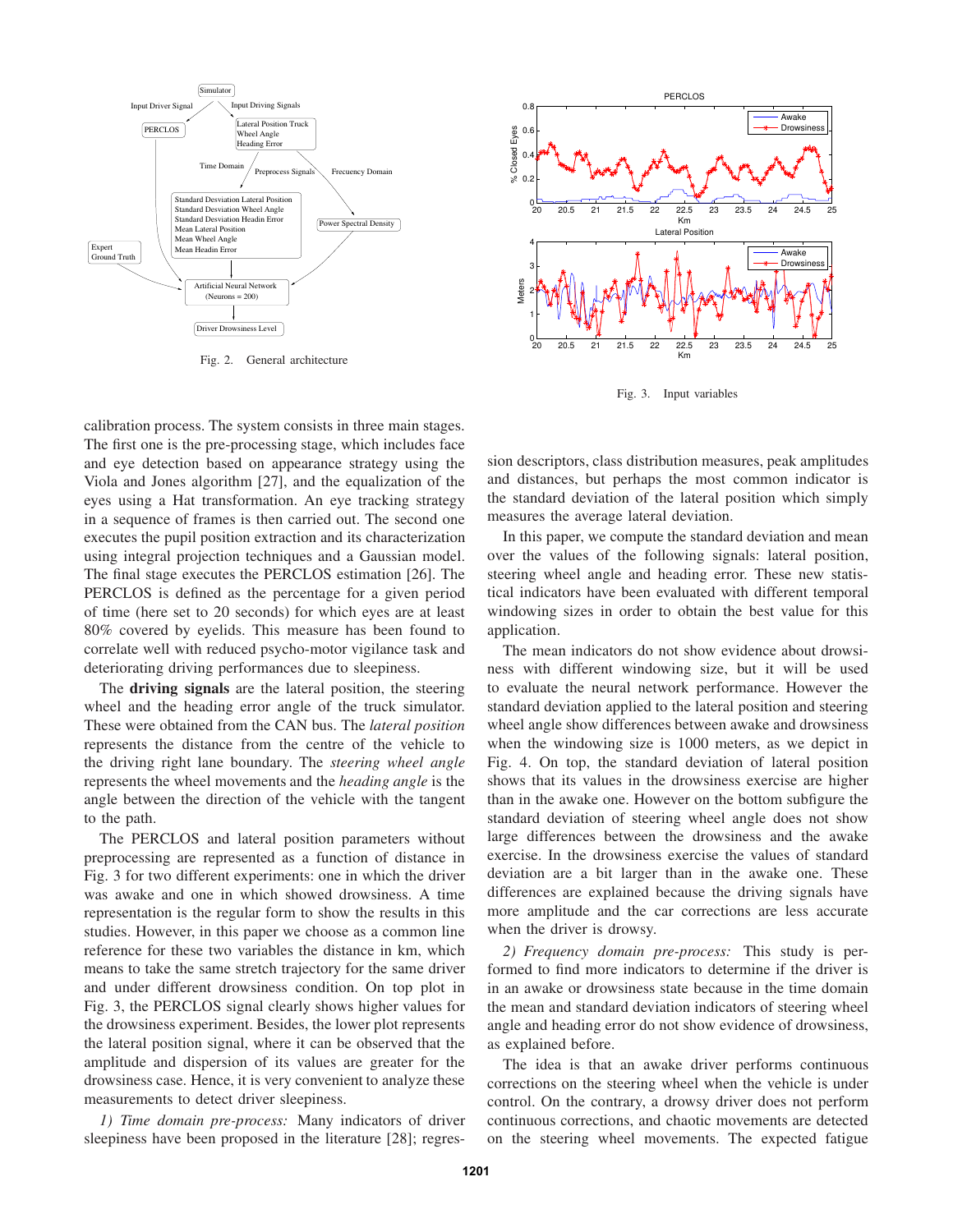

Fig. 4. Indicators obtained with the standard deviation of the lateral position and steering wheel angle

induced changes in steering wheel behaviour are a pattern of slow drifting and fast corrective counter steering, too.

The spectral energy distribution has been evaluated with a Fast Fourier Transform (FFT) and a window size of 500 meters to evaluate the energy from 0.01Hz to 0.03Hz. Therefore, a concentrated spectral energy is found in the awake state, while the drowsiness state is characterized by an extended spectral energy distribution. This is explained by the chaotic movements and the different frequencies in the steering wheel movements as shown in Fig. 5.



Fig. 5. Steering wheel power spectral density

To make the path of the road independent with steering movements of the route due to curves, the heading error has been introduced. This variable shows the same effects than the steering wheel movements: oscillations occur when the vehicle is being controlled, while oscillations disappear or are chaotic when the driver loses the control.

#### *B. Neural Network Designed*

A combination of several indicators may provide a better estimate of sleepiness than any individual indicator alone. The indicators can be combined in several ways, ranging from simple linear combination of indicator values to much more complex functional forms. In order to capture as many functional forms as possible, artificial neural networks (ANN) have been used here. We have used a two layered feed-forward ANN as depicted in Fig. 6.

The strategy for training has been to divide the set of inputs into three separate data sets: training set (used to guide the parameter search carried out by the optimization algorithm), validation set (used for determining when to terminate the optimization) and test set (used to obtain the performance on previously unseen data). The total number of samples per user are 30000, equivalent to the total number of exercise meters. The training, validation and test samples are grouped in windows of size 100. Hence, considering all the users there are 3000 total input samples to adjust the weights in the network. Therefore, the number of inputs to the neural network is 100 when used only one indicator and 200 inputs for two indicators. Thus, the system will alert the driver every 100 meters.

The network configuration is based on Tan-Sigmod Transfer Function for hidden neuron layer and a Linear Transfer Function for output layer neurons. The number of neurons in the input layer is a function of the input variables used. On the other hand, the number of neurons in the hidden layer is set to 20 due to it is recommended for no more than 10% of the inputs. The target training has been set that the mean square error will be below of 0.01 or the number of epochs will be less than 200. The backpropagation algorithm is used to train the network and the gradient descent is applied to adjust the weights in the network.



Fig. 6. Neural network designed

#### IV. EXPERIMENTAL RESULTS

The designed network was discussed in Section III-B and the inputs and outputs signals used to train the artificial neural network were specified in Section III-A. The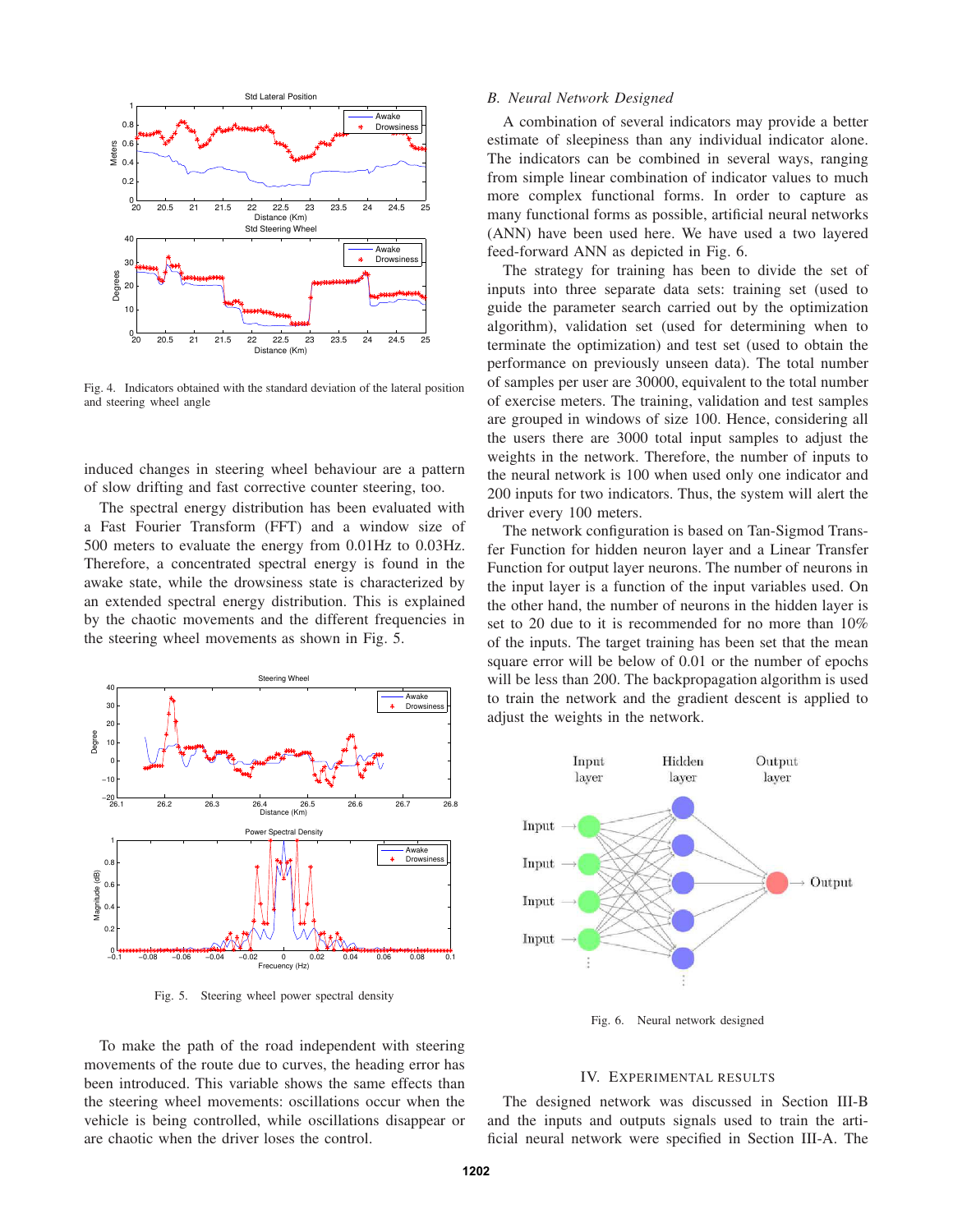detection rate has been evaluated with 12 different input indicators. The detector rate is evaluated with the expression 1−mean square error(mse). These 12 indicators are used alone and in combinations of them. The alone indicator study is done with PERCLOS, lateral position (Lp), mean lateral position (Avg Lp), standard deviation lateral position (Std Lp), steering wheel (Wheel), mean steering wheel (Avg Wheel), standard deviation steering wheel (Std Wheel), heading error (He), mean heading error (Avg He), standard deviation heading error (Std He), wheel energy (Wheel Pow) and heading error energy (He Pow) indicators. The alone indicators detection rate is shown in Table I.

TABLE I SINGLE DETECTION RATE

|                         | Single             | Mean    | Std                |
|-------------------------|--------------------|---------|--------------------|
| <b>Lateral Position</b> | 66.71              | 64.10   | 84.10              |
| Steering Wheel          | 40.57              | 58.21   | 64.10              |
| Heading Error           | $60.\overline{04}$ | 61.51   | $62.\overline{92}$ |
| Energy Wheel            | 33.51              | No data | No data            |
| Energy He               | 62.14              | No data | No data            |
| PERCLOS                 | 97.61              | No data | No data            |

Among the driving signals, in the time domain, the lateral position indicator provides the higher detection rate values while the steering wheel angle and heading error provide similar results. The standard deviation of all these indicators provide better results than the others and a 84.10% is the best detection rate obtained with the standard deviation of the lateral position. On the other hand, in the frequency domain, the wheel and the energy do not yield high detection rates, with a 33.52% and 62.14% respectively. The results obtained are not better than in the time domain. Looking at the driver signal, the PERCLOS is the best with a 97.61% of detection rate. The improvement is mainly due to independence of the PERCLOS signal with the trajectory. These rate results could be higher with a combination of indicators. The indicators with a detection rate higher than 62% in Table I are selected to be combined two by two. The new detection rate obtained is represented on table II. The table represents the combination between the rows and the columns indicators. More than one input produce generally higher hit rates than those that use only single inputs. In our case the combination of energy indicators with other driving or driver signal produced a decrease of the hit rate due to the continuous changes in energy distribution frequency during the exercises. The combination of the PERCLOS with other indicators obtained the best results and improved its single detection rate. The combination between the PERCLOS and standard deviation of the lateral position produced the best results with a 98.65% of detection rate, that is above the results obtained in [29] where data collection is similar to that used in this paper, a total of 14 drivers is used and they were given the task to drive under two different conditions: sleep-deprived and after normal sleep. So these two variables will be very important to design a driver drowsiness detection system with neural networks or learning algorithms.

TABLE II COMBINATION DETECTION RATE

|                | Lp    | Avg Lp | Std Lp | Std Wheel | Std He | Ener. He |
|----------------|-------|--------|--------|-----------|--------|----------|
| <b>PERCLOS</b> | 98.60 | 97.34  | 98.65  | 97.95     | 98.60  | 64.09    |
| Lp             |       | 82.91  | 67.62  | 59.39     | 74.68  | 64.74    |
| Avg Lp         |       |        | 93.51  | 64.10     | 74.68  | 39.39    |
| Std Lp         |       |        |        | 87.63     | 75.86  | 31.15    |
| Std Wheel      |       |        |        |           | 67.63  | 38.21    |
| Std He         |       |        |        |           |        | 46.18    |

The detailed confusion matrix of the neural networks classification results for the PERCLOS-standard deviation lateral position and PERCLOS-lateral position combination are given in Table III and IV.

TABLE III CONFUSION MATRIX PERCLOS-STANDARD DEVIATION LATERAL POSITION

|           |                     | Correct       |                 |  |
|-----------|---------------------|---------------|-----------------|--|
|           |                     | Awake         | Drowsiness      |  |
| Estimated | Awake<br>Drowsiness | 100%<br>$0\%$ | 6.25%<br>93.75% |  |

TABLE IV CONFUSION MATRIX PERCLOS-LATERAL POSITION

|           |                     | Correct       |                    |
|-----------|---------------------|---------------|--------------------|
|           |                     | Awake         | Drowsiness         |
| Estimated | Awake<br>Drowsiness | 100%<br>$0\%$ | $9.37\%$<br>90.62% |

#### V. CONCLUSIONS AND FUTURE WORKS

This paper presents a non intrusive approach for monitoring driver drowsiness, based on driver and driving information and data fusion, and has been tested in a naturalistic driving simulator. The proposed drowsiness detection method has shown high accuracy, obtaining 98.65% of drowsiness detection rate.

In general, PERCLOS can be used in combination with lateral position and steering wheel angle, as they provide complementary information, to improve the drowsiness monitoring in drivers. The standard deviation of the lateral position or steering wheel angle have been proved to be the best signals to fuse with the PERCLOS obtaining the highest detection results. The heading error and the energy signals do not improve the hit rate because they do not present correlation with the drowsiness pattern.

The results shown in this paper are influenced by the simulator used. A good way to measure how robust is the algorithm presented is to apply it under real world conditions. In addition, generating a ground truth drowsiness signal by expert psychologists is important to evaluate the hit rate of any method related with drowsiness detection.

As future work we envision the use of Hidden Markovmodel and Bayesian networks to model temporal aspects and experts knowledge. Also a multi-level classification to adapt